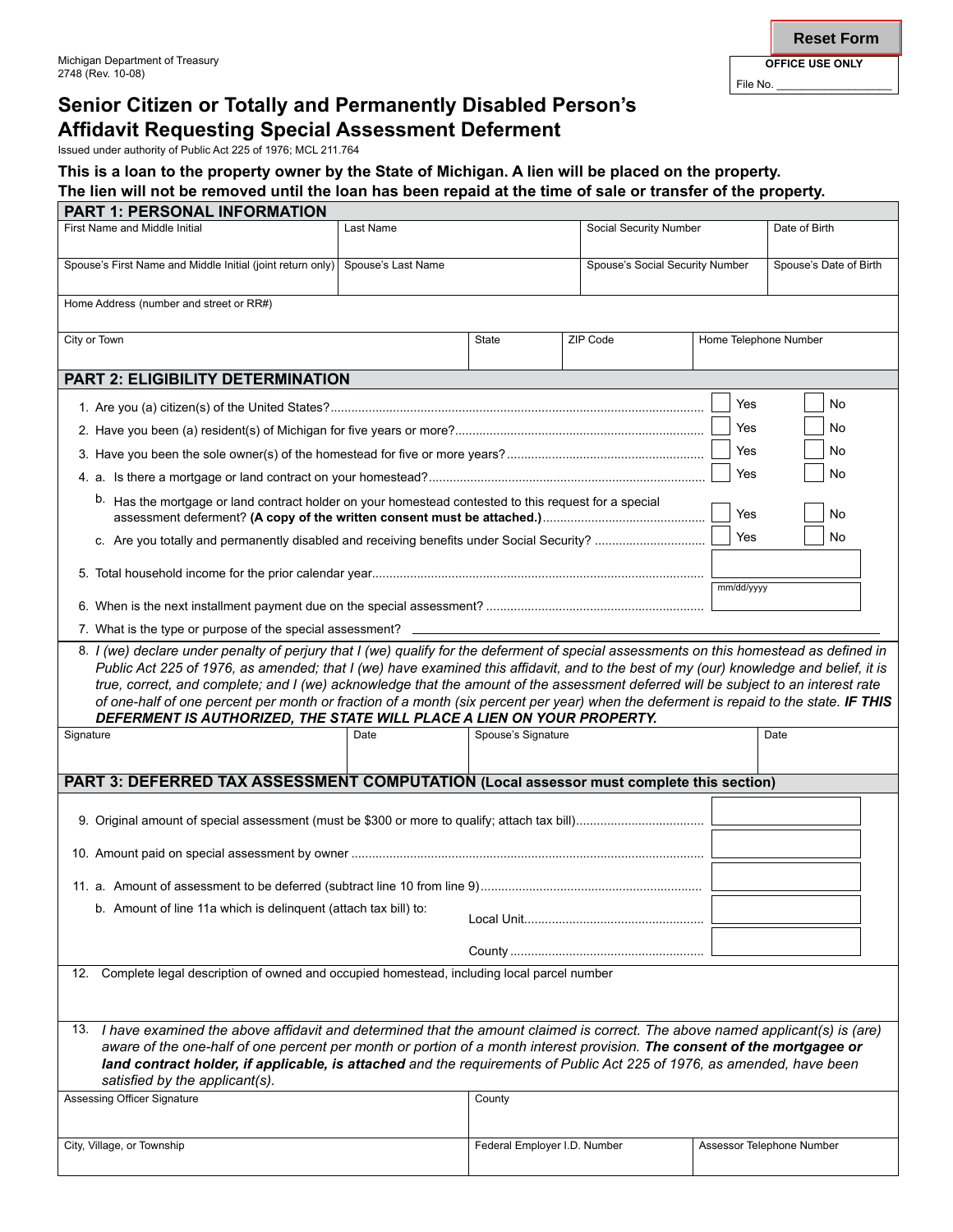## **Instructions for Form 2748 Senior Citizen or Totally and Permanently Disabled Person's Affidavit Requesting Special Assessment Deferment**

#### **PURPOSE**

The purpose of Public Act 225 of 1976, as amended, is to defer payment of special assessments for senior citizens or totally and permanently disabled persons who qualify under the act. (For a description of special assessments, see instructions for line 7.)

The State of Michigan will pay the entire unpaid balance of the special assessment including delinquent, current, and future installments. At the time of payment, a lien on any property will be recorded in favor of the State of Michigan. The lien will be subject to interest at one-half of one percent (0.005) per month or fraction of a month (six percent per year), when repaid to the State. The lien will be removed when the deferment, plus interest, is repaid by the taxpayer or the taxpayer's estate.

Owners who meet the qualifications must repay the special assessment on his and/or her homestead when:

- A. The homestead or any part thereof is sold
- B. The homestead is transferred to another
- C. A contract to sell is entered into
- D. One year has elapsed following the owner's death, subject to further order by the probate court.

**NOTE:** Interest on the amount of deferment is changed to a rate of one percent per month or fraction of a month if A, B, C, or D should apply, and the lien has not been paid. Interest will be computed from the date of conveyance, transfer, or contractual agreement.

#### **QUALIFICATIONS**

To qualify for the special assessment deferment, you or your spouse (if jointly owned) must:

- Be 65 years of age or older at the time this affidavit is filed. (**Exception: If you or your spouse are totally and**  A. **permanently disabled, the age requirement is waived by authority of Public Act 360 of 1978, as amended.**)
- B. Have been a Michigan resident for five years or more and must have owned and occupied the homestead for five years or more.
- C. Be a citizen of the United States.
- D. Have a household income less than \$20,670 for the year 2008. *Household income* is the total income (taxable and nontaxable) of both spouses, or of a single person maintaining a household. It is the sum of your adjusted gross income (AGI) plus all income exempt or excluded from your AGI. Total household income includes wages, salaries, and tips; net income from a business, rent, or farm; Social Security less the amount deducted for Medicare premiums; Supplemental Security Income (SSI), Department of Human Services (DHS) and Family Independence Program (FIP) benefits; child support; alimony; unemployment, workers' and veterans' disability compensation; pension benefits; interest income; gifts and winnings in excess of \$300, and other sources of income for all individuals living in the household.
- E. Have a special assessment of \$300 or more.
- F. If a mortgage or an unpaid balance on a land contract encumbers the homestead, a deferment of special assessments shall not be made without the written consent of the mortgagee or the land contract vendor. **The consent letter must state that the mortgagee or the land contract vendor understands that the lien by the State of Michigan is the 'First Lien' on the property. Said letter must be notarized at the municipality assessing office.**

#### **PART 2: ELIGIBILITY DETERMINATION** (completed by the applicant)

**Lines 1 through 3:** Enter your response by checking the appropriate boxes.

Line 4: Check the appropriate box. If the homestead is mortgaged or under land contract, written consent of the mortgagee or land contract holder allowing you to defer the special assessment must be attached. Indicate if you or your spouse are totally or permanently disabled.

**Line 5:** Enter total household income from your Michigan Homestead Property Tax Credit Claim filed with your state income tax return.

Line **6:** Enter the date of the special assessment for which the affidavit is being made.

**Line 7:** Enter the type or purpose of the special assessment on the line provided. A special assessment is an assessment against real property calculated on a benefit or ad valorem basis. Special assessments are assessments for curbs, gutters, sewers, water, connection fees to sewers or water, sidewalks, street paving and drains. Special assessments DO NOT include charges for current service.

**Line 8:** Sign and date the affidavit after reviewing all answers.